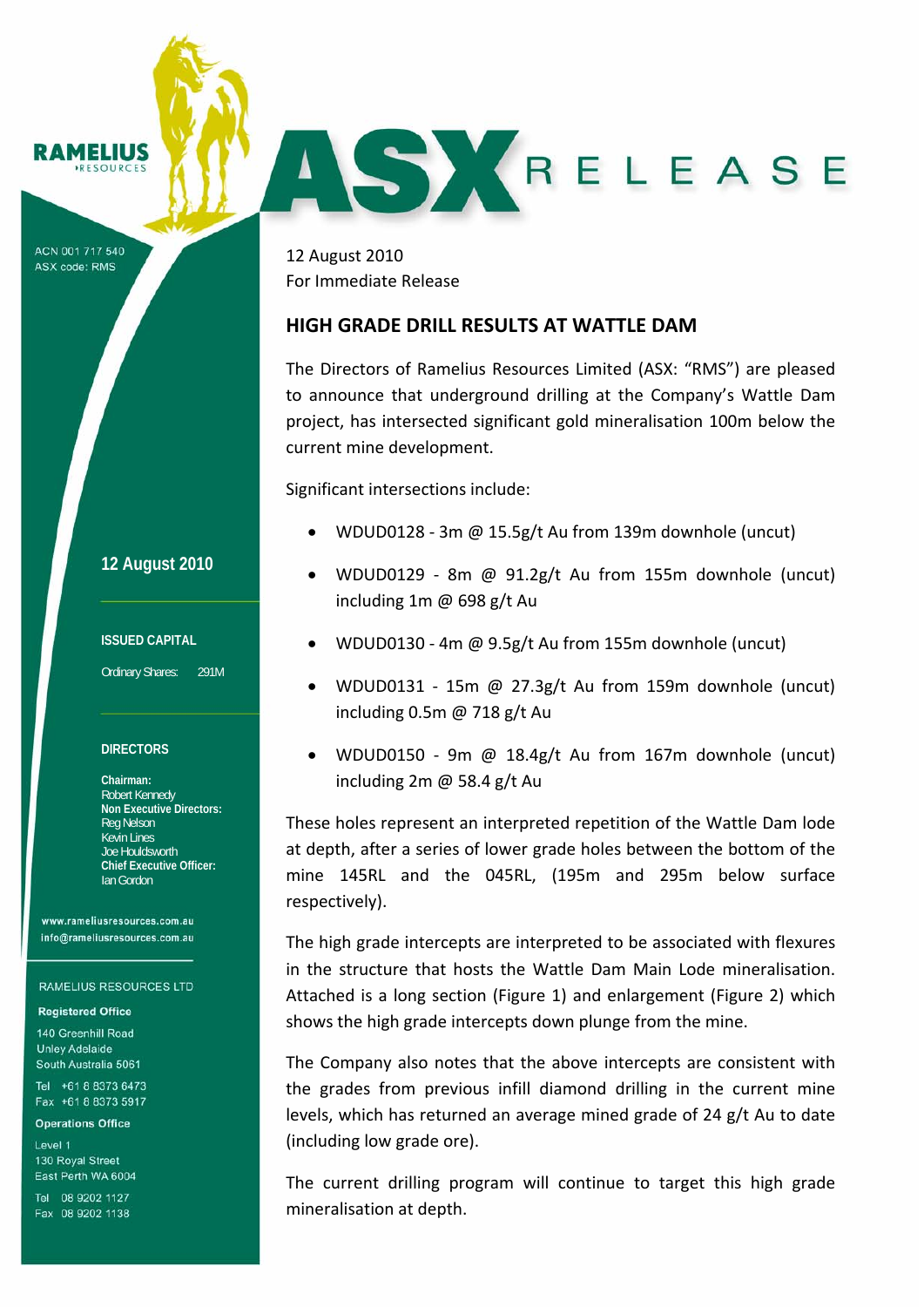

# **For further information contact:**

Ian Gordon Chief Executive Officer Ramelius Resources Limited Ph: 08 9202 1127

Duncan Gordon Investor Relations Adelaide Equity Partners Ph: 0404 006 444

# **Technical Report**

The above intercepts are the more significant results from a program of 38 diamond holes drilled below the current Wattle Dam underground operations, targeting repetitions of the main lode mineralisation at depth along plunge. All holes were drilled as NQ core and were completed on a nominal 20m vertical, by 10m horizontal, pattern from 137 RL decline drill cuddy during June and July 2010. Sampling was predominantly completed using whole core, however a number of holes were half core sampled so that a half core reference could be retained. Initial assaying was by 50g fire assay with additional assaying by 500g leachwell undertaken on selected lode zone samples identified from the fire assaying.

Drilling to date shows that significant mineralisation exists between the 50m to 0m RL, down plunge to the north from the current underground operations (Figure 2). Within the zone, a number of holes have intersected visible gold and have returned significant assay results. Visible gold is seen adjacent to a thin sulphidic meta‐sediment unit found within the lode alteration zone. Visible gold has been seen in some of the holes and is finer than in the current mining area.

Results between the base of the current mine plan (147mRL) and the 50m RL have generally been weak with only a few significant intercepts. Two deep holes targeting the ‐50mRL do not intersect lode alteration.

Detailed drill results for underground holes within Figure 2 are tabled below. Drilling is still in progress and further infill and step‐out holes will be added to fully evaluate the mineralised zone.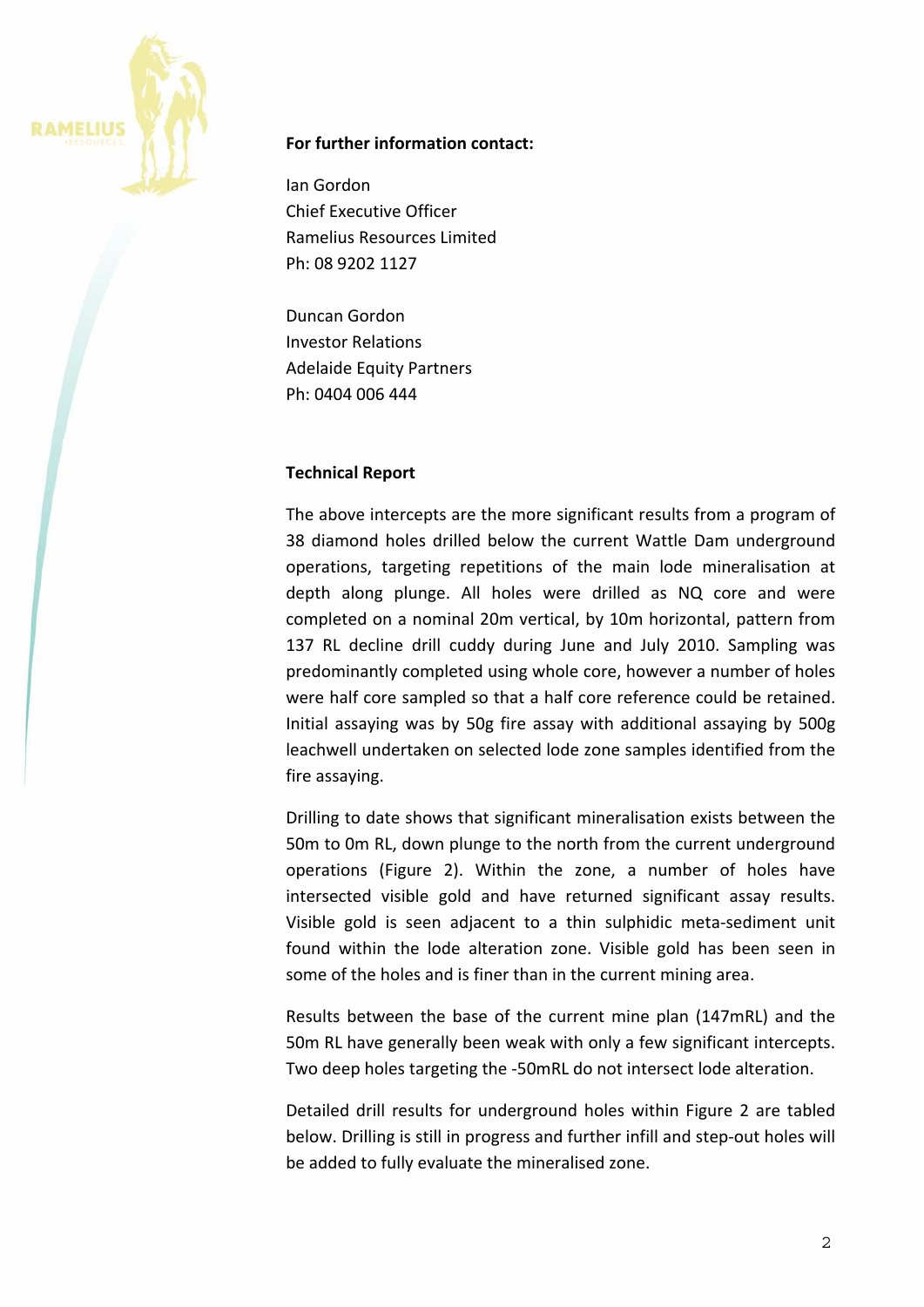

 **Figure 1: S-N drill longsection – Intercepts as gram.metre symbols**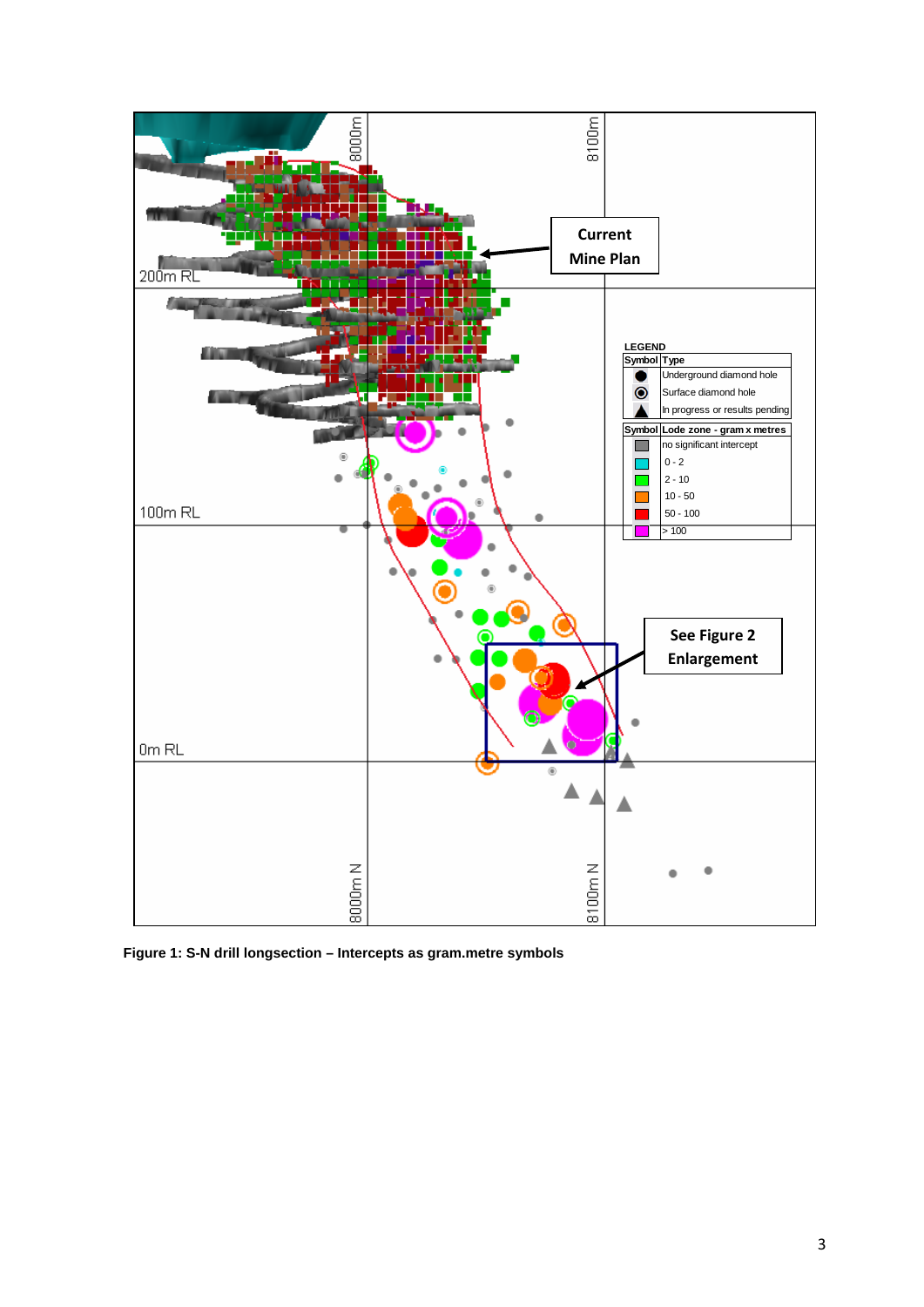

 **Figure 2: S-N drill longsection, enlargement area, hole ID's**